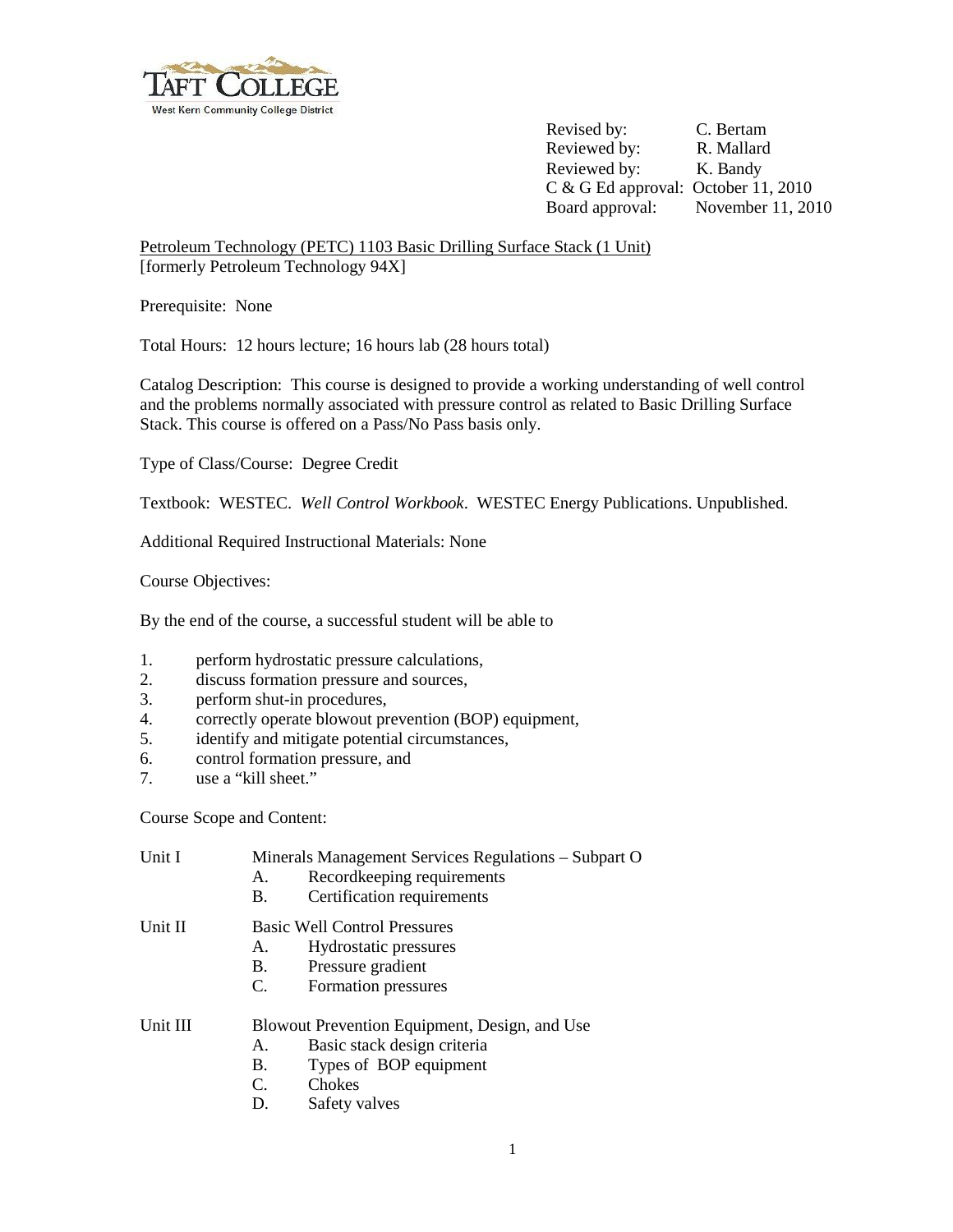

| Unit IV   | <b>Kick and Blowout Definitions</b><br>Kick definition<br>А.<br><b>B.</b><br>Conditions necessary for a kick<br>C.<br>Causes of kick while drilling and tripping<br>Blowout definition – Reasons for occurrence<br>D. |  |
|-----------|-----------------------------------------------------------------------------------------------------------------------------------------------------------------------------------------------------------------------|--|
| Unit V    | <b>Shut-in Procedures</b><br>А.<br>Diverters<br>B.<br>Shut-in procedures while drilling and tripping<br>C.<br>Shut-in drill pipe pressures<br>Shut-in casing pressure<br>D.                                           |  |
| Unit VI   | Simulator Exercise: Orientation and Shut-in Procedures<br>A.<br>Each team plans and executes a shut-in procedure                                                                                                      |  |
| Unit VII  | Minerals Management Services Regulations - Subpart D<br>30 CFR, Part 250, Subpart $D - Oil$ and Gas Drilling Operations<br>А.<br>Β.<br>Field rules and how they may modify other requirements                         |  |
| Unit VIII | <b>Volume Calculations</b><br>Single string capacity<br>А.<br>Pipe between pipe<br>В.<br>C.<br>Displacement<br>D.<br>Tripping pipe for the loss of hydrostatic pressure                                               |  |
| Unit IX   | <b>Fracture Gradient</b><br>A.<br>Definition<br>В.<br>Methods of determination – Before and while drilling                                                                                                            |  |
| Unit X    | Drilling and Completion<br>A.<br>Functions of drilling fluids<br>Functions of completion fluids<br>B.<br>C.<br>Fluid type                                                                                             |  |
| Unit XI   | Kill Procedures<br>Kick definition<br>А.<br>Conditions necessary for a kick<br>В.<br>C.<br>Causes of kick while drilling                                                                                              |  |
| Unit XII  | Kill Sheets<br>A.<br><b>Explanation and examples</b><br>Practice problems<br>В.                                                                                                                                       |  |
| Unit XIII | <b>Simulator Exercise: Kill Procedures</b><br>Student participation in two practice kill operations<br>A.                                                                                                             |  |
| Unit XIV  | <b>Workbook Session: Calculations</b><br>Workbook exercises for covered subjects<br>А.                                                                                                                                |  |
| Unit XV   | Minerals Management Services Regulations – Subparts C, E, G, H, $\&$ O<br>Pollution<br>А.<br><b>B.</b><br>Completion<br>C.<br>Abandonment<br>D.<br>Safety systems                                                     |  |